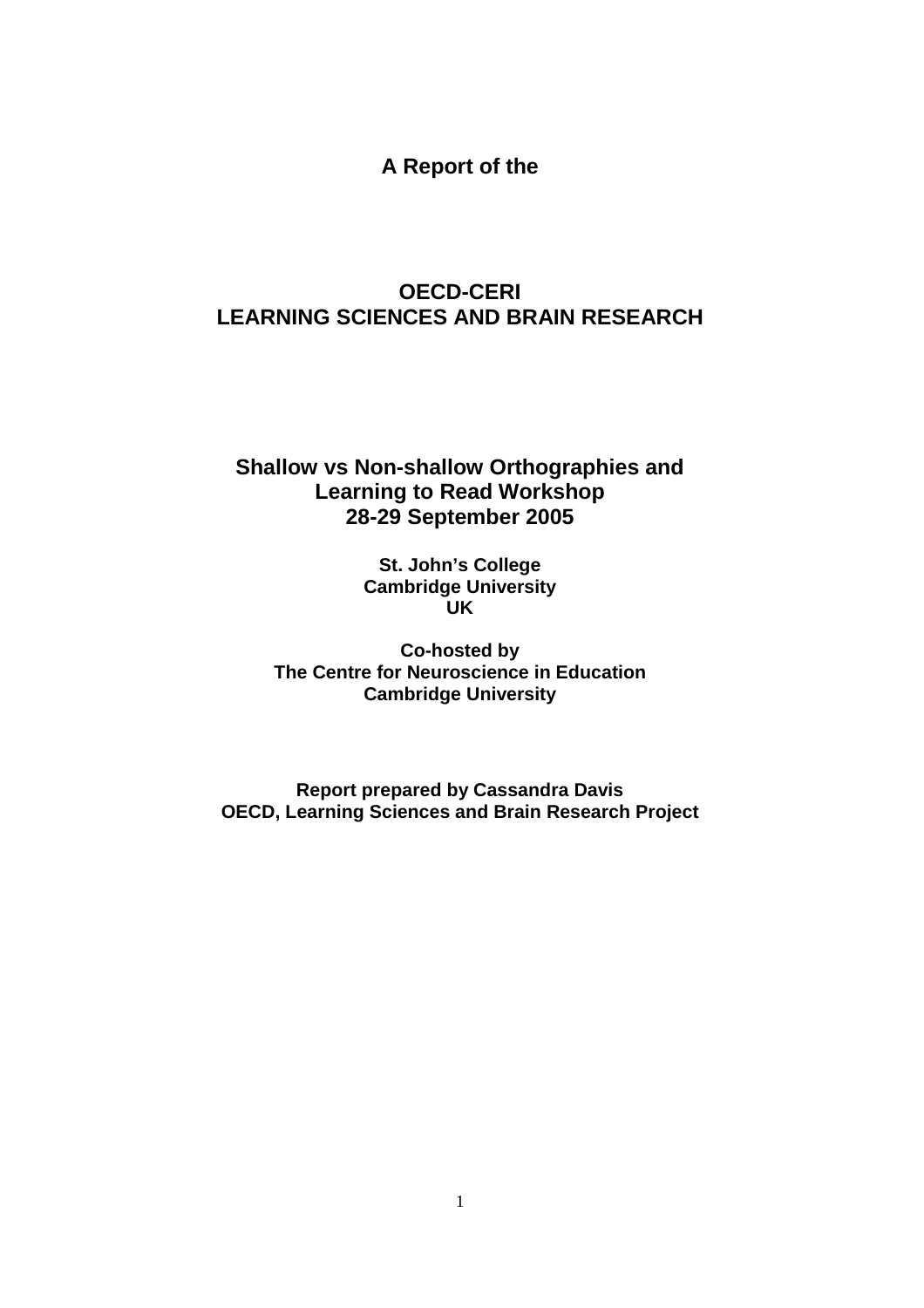# **Background information**

The goal of this report of this workshop is to:

- Provide an overview of the content of the workshop presentations.
- Present a summary of the discussion on cross-language differences in learning to read and the future of brain science research in this arena.

N.B. The project on "Learning Sciences and Brain Research" was introduced to the OECD's CERI Governing Board on 23 November 1999, outlining proposed work for the future. The purpose of this novel project was to create collaboration between the learning sciences and brain research on the one hand, and researchers and policy makers on the other hand. The CERI Governing Board recognised this as a risk venture, as most innovative programmes are, but with a high potential pay-off. The CERI Secretariat and Governing Board agreed in particular that the project had excellent potential for better understanding learning processes over the lifecycle, but that ethical questions also existed. Together these potentials and concerns highlighted the need for dialogue between the different stakeholders. The project is now in its second phase (2002- 2005), and has channelled its activities into 3 networks (literacy, numeracy and lifelong learning) using a three dimensional approach: problem-focused; trans-disciplinary; and international.

This workshop is part of a series of expert meetings specifically designed to bring together a few researchers and practitioners around a particular problem or issue that might lead to crossfertilisation across research areas and which might eventually drive innovations within the field. This workshop is the first Literacy focus meeting that following the joint Literacy and Numeracy Networks meeting held in 2004 in El Escorial, Spain, in which several scientists (Goswami, Lyytinen, Morrison, Ehri, McCandliss, Paulesu) made the hypothesis that the difference in orthographic transparency might affect the speed of acquisition of grapheme-phoneme translation as well as the emergence of the important skill of phonemic awareness. This meeting examined this hypothesis in different country and language settings, and whether reading disabilities are affected by the orthographic depth of a given language.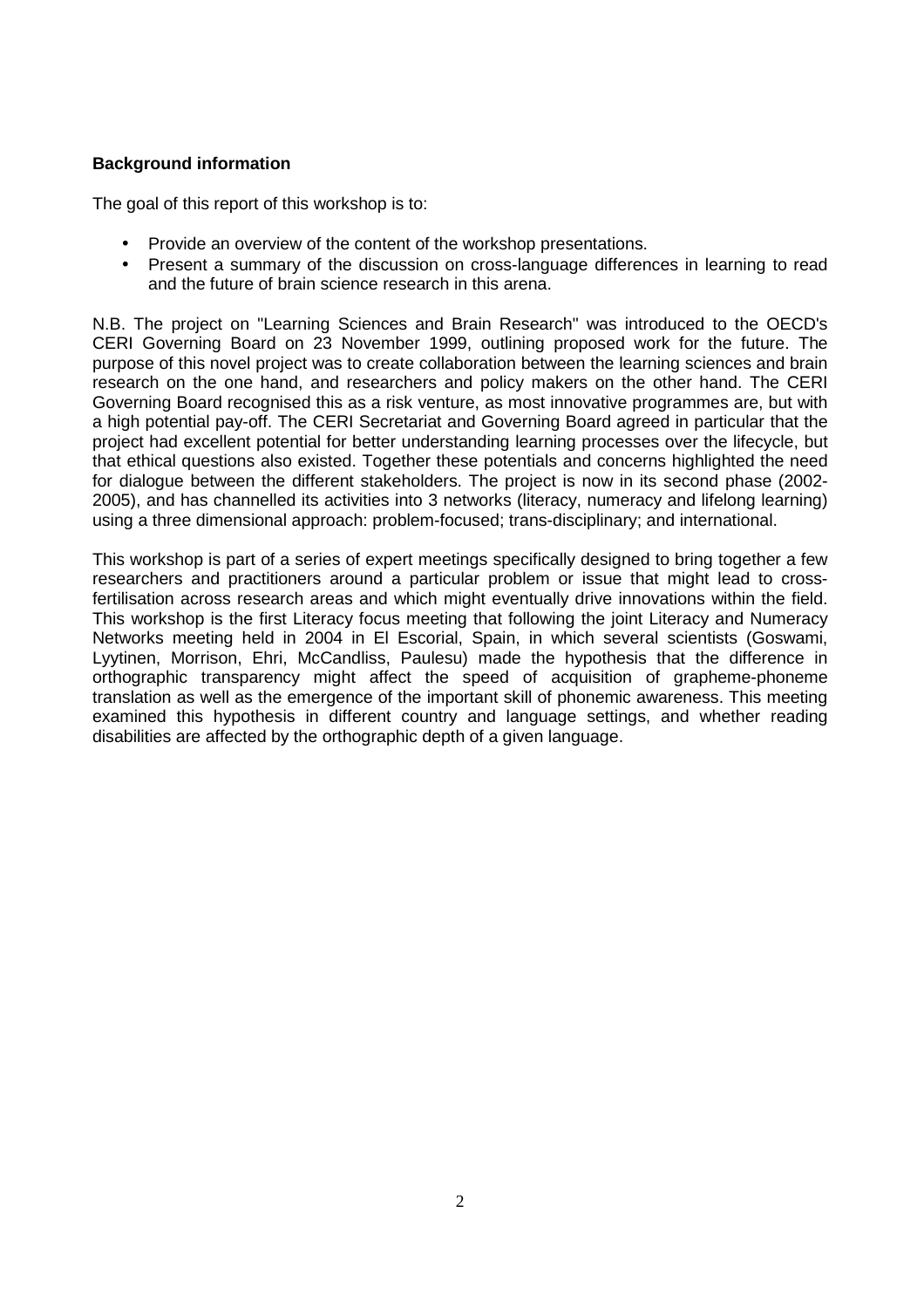## **Introduction**

This workshop set out to look at how great or small a challenge reading acquisition is for the brains of children according to whether their mother tongue is shallow or non-shallow<sup>1</sup>, and if this might consequently lessen or accentuate reading difficulties.

Experts in the field were invited from different countries, such as Austria, the Czech Republic, Denmark, Germany, Israel, the Netherlands, Turkey, the United Kingdom and the United States, including several experienced practitioners in the field of teaching literacy.

The relationship between the gaining of orthographic and phonemic, morphological, and semantic<sup>2</sup> awareness for reading development across different languages was discussed in depth.

A "psycholinguistic grain size theory", which has been developed by Usha Goswami and Johannes Ziegler (experts present at the workshop), and which offers an elegant account for differences in the speed of reading acquisition among children learning to read in different alphabetic orthographies, was presented and debated by the different experts to see if it held up against their different language contexts.

In recent years, the use of functional neuroimaging techniques has made progress in the study of reading and reading disability. The OECD Learning Sciences and Brain Research project's Literacy Network has already provided a good deal of research knowledge on the distributed neural circuitry for reading in skilled adult readers in multiple languages. This workshop touched on how reading disabled individuals differ with regard to brain organisation in multiple languages, and how brain science might further advance in this direction for the future.

In the ensuing debates between the different linguistic, neuroscientific and educational experts, some key questions were put on the table at this workshop such as:

- Is there a marked difference in the prevalence of dyslexia in transparent orthographies?
- Is decoding complex orthography a waste of neuronal space?
- Is literacy acquisition a major challenge to brain plasticity in any orthography?
- Is it possible to identify a neural signature of efficient word processing?

 $\overline{a}$  $1$  It should be noted that the terms "shallow/non-shallow" are often interchanged with "consistent/nonconsistent"; "regular/irregular" and "transparent/non-transparent".

<sup>2</sup> **Morphology:** subfield of linguistics that studies word structure and deals with word structure rules across as many languages as possible. **Phonology:** subfield of linguistics associated with phonetics. While phonetics is about the physical production and perception of sounds of speech, phonology describes the way sounds function - within a given language or across languages. **Orthography:** set of rules about how to write correctly in the writing system of a language. **Semantics:** subfield of linguistics traditionally defined as the study of meaning of (parts of) words, phrases, sentences, and texts.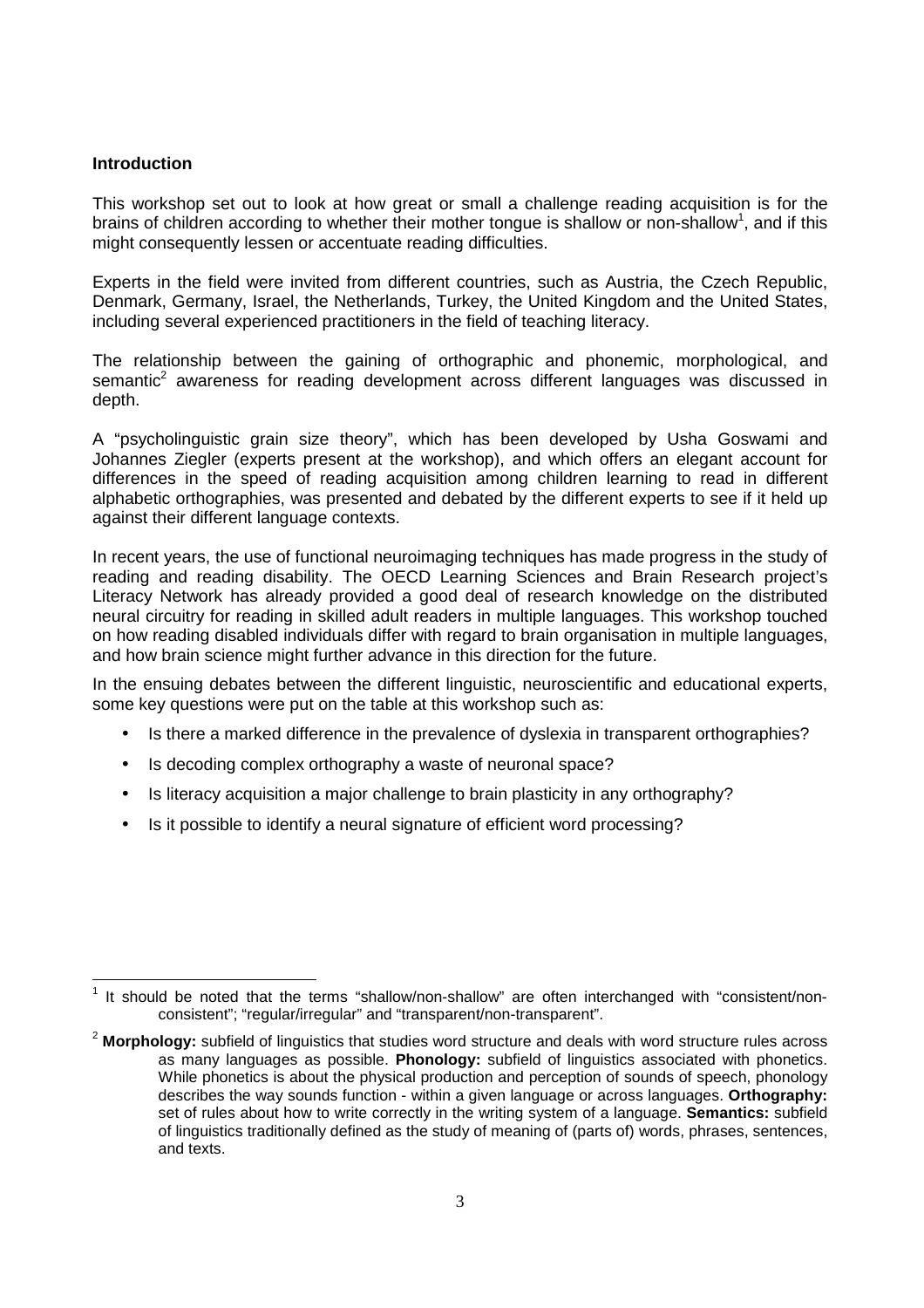# **Learning to Read**

Reading is the process of decoding and grasping verbal language in print or script. In order to become literate, one has to learn spelling-to-sound mappings: the mapping of written symbols to units of sound (phonology) by a process otherwise referred to as phonological recoding. This phonological recoding works by way of searching out shared orthographic or phonological grain sizes within words.

Children learning to read are faced with three problems: a problem of availability, which is due to the fact that the phonological units required to form connections with units of print are not consciously accessible prior to reading; a problem of consistency, which arises due to the greater or lesser degree that a single unit of print can have multiple pronunciations and spellings; and a problem with granularity, which is present particularly in deep orthographies that require the learning of many more and larger orthographical units.

It appears, in general, that in solving the challenge of building a neural circuitry for reading, the brain "chooses" a remarkably similar solution regardless of the idiosyncrasies of one or another written language system. This would follow from the universal demand of rapid access to phonology. In alphabetical orthographies, children are taught letter-sound correspondences, and gain phoneme awareness. An apparent trade-off between phonological, morphological, and semantic systems is evident in both brain and behavioural data.

As developmental constraints differ with orthographies, it is important to note that skilled reading is a continuous process from childhood to adulthood, development is not over by the age of 10- 12, and early developmental processes form the building blocks for skilled reading. Skilled reading is defined as rapid access to words and their meanings. Such rapid access is determined by the efficiency of the phonological assembly process. This process allows the child to learn larger orthographic units including orthographic representations of words as a whole. Thus, even the most "direct" route to words and their meaning is paved by phonological associations.

# **Examining language differences**

# **Shallow vs non-shallow orthographies**

A "shallow" orthography means that the correspondences between letters and sounds (graphemes/phonemes) in the writing system are close to one-to-one. Finnish provides a good example, with 23 associations that match the exact number of letters. This effectively means that a non-Finnish person, who is a fluent reader in his/her own language, would be capable of reading aloud a Finnish text and make it perfectly comprehensible to a Finnish listener.

Written Finnish stands in stark contrast to written English, which in every classification appears as the most inconsistent "deep" orthography in the world. In English the reader has first to be able to make orthographic segmentation of multi-letter and often inconsistent graphemes (thief -/th//ie//f/), where the knowledge of basic letter sounds does not suffice for being able to use the grapheme/phoneme (letter/sound) correspondences. In English, the reader also has to take contextual influences into consideration, and some irregular words completely elude phonemic assembly, e.g. "yacht".

In successful reading, the brain must first make a correct connection between the orthographic character of the word (i.e. visual appearance) and its sound. In some orthographies, a phoneme can have multiple spellings (English, French, Hebrew), whereas in others it is always spelled the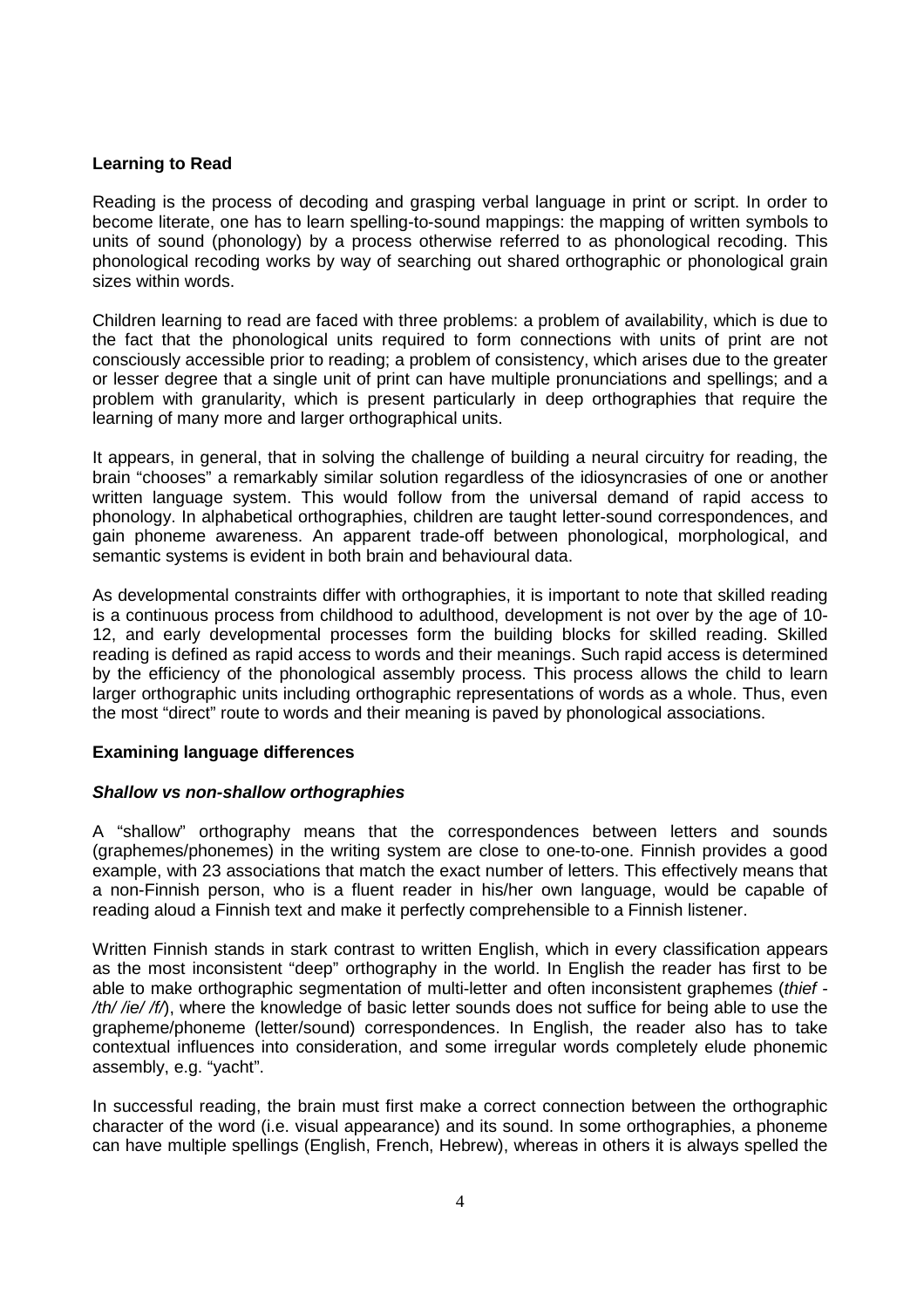same way. For example, the words cow and bough rhyme in English, as do true and through, though you would not expect it by appearances. On the other hand, some spellings can be pronounced differently, such as "ough" in English, which is sounded differently in bough; through; though and enough.

A comparative study by Seymour et al., undertaken in 2003 (see figures 1 & 2), shows that after one year of instruction, English children show the lowest percentage of correct word reading on a scale in comparison to other European countries, with only 30-40% correct words compared to German, Greek and Finnish, with close to 100%. However, by around 12 years of age English children do catch up to their European peers, and these differences disappear. It has been recognised that English children apparently learn to read more slowly due to the nature of the inconsistent orthography. Educational attempts to address this slow acquisition include implementing early literacy programmes (such as the National Literacy Strategy in the United Kingdom) and starting reading instruction earlier, at 5/6 years of age, compared to 7/8 years in other countries.



# **Figure 1:**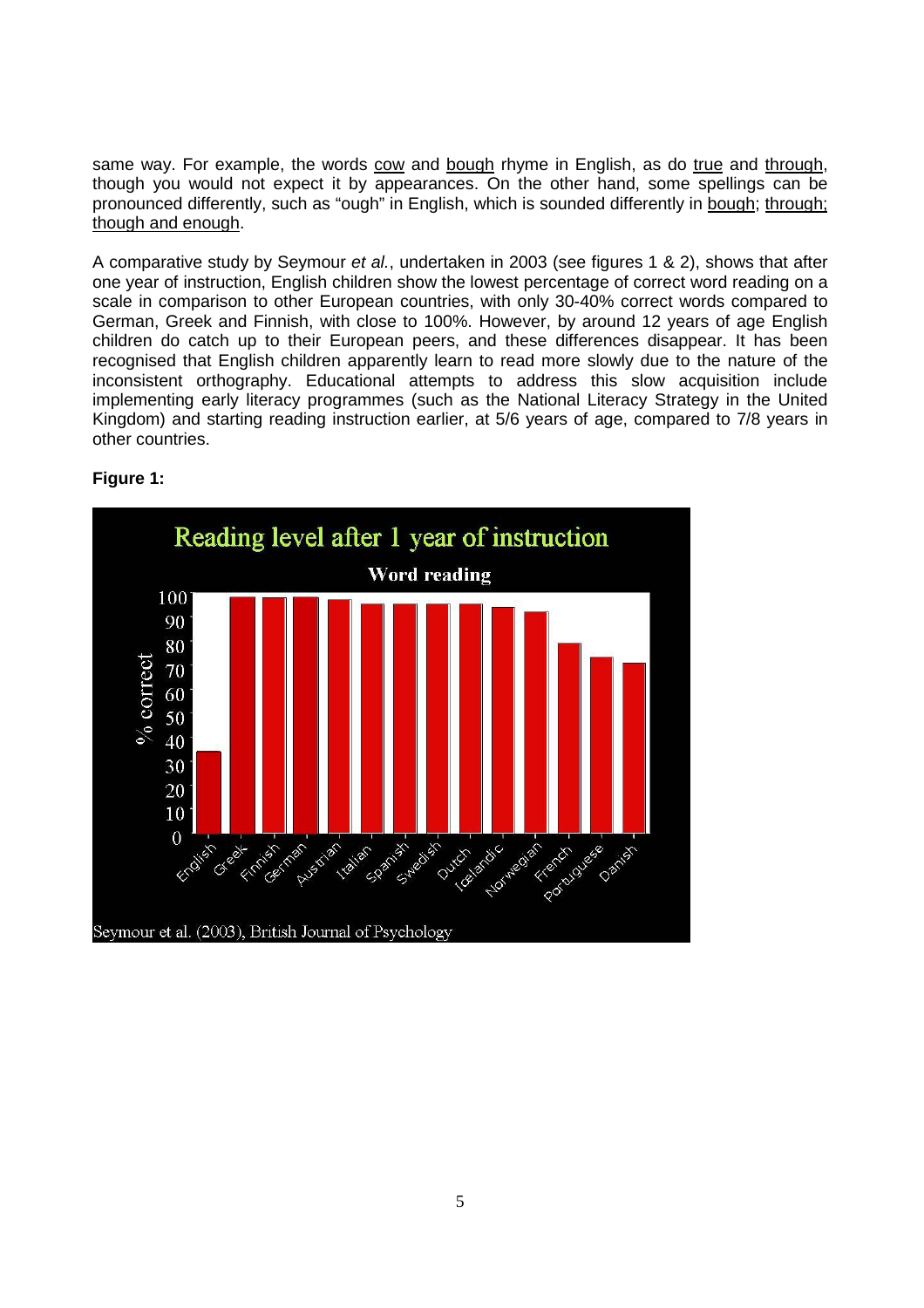



Phonological awareness is the successful method to understand segments in written languages. Although phonological recoding is a much more efficient strategy than logographic learning, it nevertheless has a few problems of its own. The variation across languages makes it likely that there will be differences in reading development across languages (and probably also in spelling development). It is relatively easy to learn about phonemes if one letter consistently maps onto one and the same phoneme, or if one phoneme consistently maps to one and the same letter.

English children have to supplement the use of grapheme-phoneme based phonological strategies for recognising words by strategies using larger spelling units like those for rhyme patterns and by learning to recognise some words as entire units. In German it is possible to learn fewer simple rules and generalise, making for easy transfer. Italian and Finnish are extremely simple to read, because at the segmental level the relationship print-to-sound is almost 1:1, and a summary of a behavioural study shows that Italian subjects seem faster in all sorts of reading tasks. One of the experts speculated that English readers are not so much disadvantaged in phoneme awareness, but that speakers of other languages may be specifically advantaged by particular word structures and processes.

# **Morphological language differences**

Languages also vary greatly in how they represent morphological information. English is relatively simple when it comes to morphological complexity; however languages like Arabic and Hebrew have triconsonantal<sup>3</sup> roots and many word patterns are created by inserting different phonological information into that root. These roots behave like lexical units, whereas the derived word patterns do not. This means that morphological decomposition has to be part of the word recognition process in such languages.

<sup>3</sup> A root containing a sequence of three consonants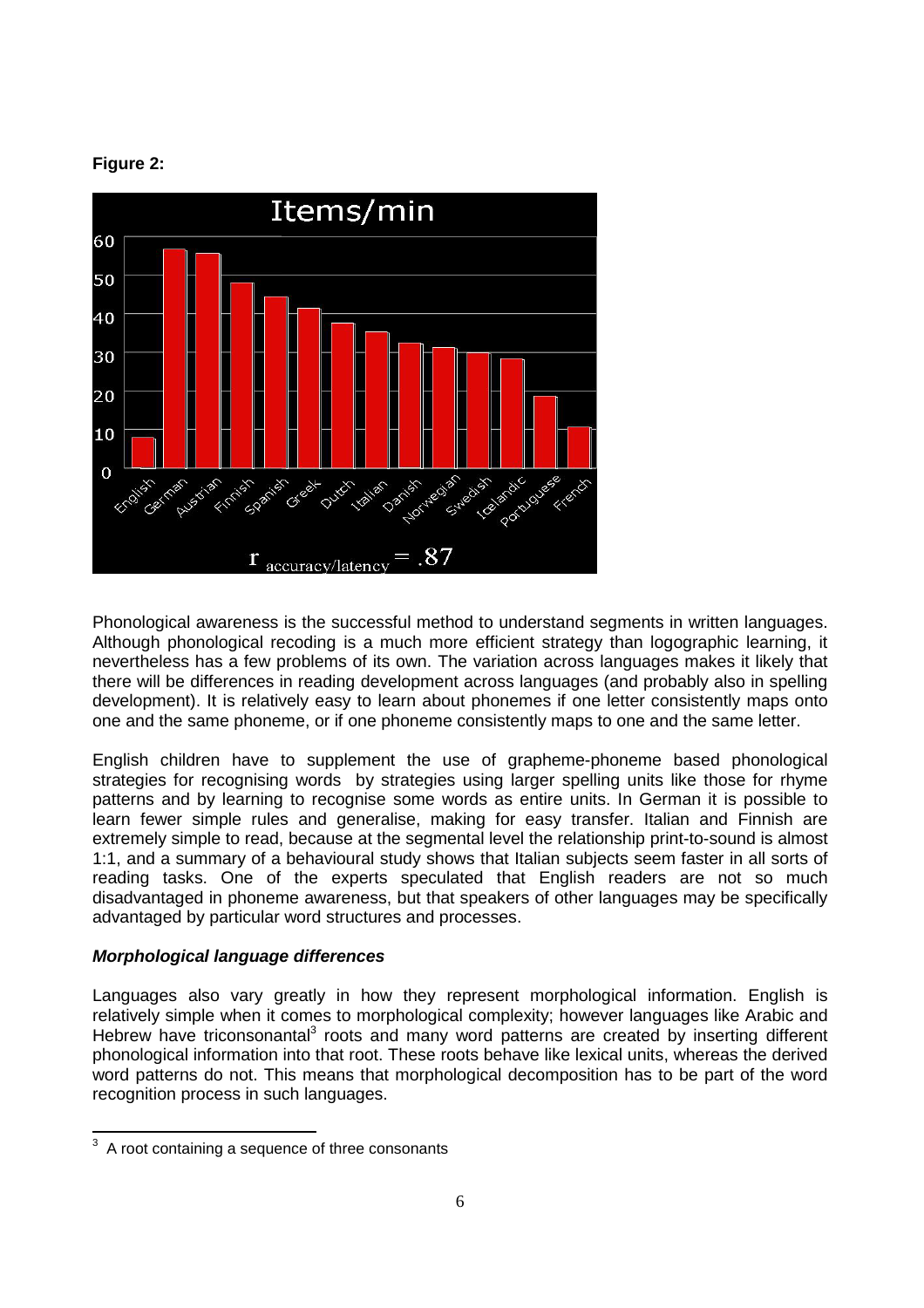Hebrew, like English, can be considered a deep orthography; however the "depth" of the Hebrew orthography is different in character to that of English orthography. English difficulties are primarily with letter cluster sound inconsistencies, whereas in Hebrew it is due to the absence of phonemic representation (mainly vowel information). When the diacritical marks that hold the phonemic representation are inserted, then Hebrew becomes entirely shallow. Recent studies on the morphological processing of printed Hebrew words show that Hebrew words are decomposed into their constituent morphemes in the course of reading, and that these morphemic units determine lexical organisation and govern lexical access. However, this is only present in single word reading; when fluent Hebrew readers read sentences or full texts the ease of computation becomes less marked, because they draw on full morphological information that is conveyed by a full sentence<sup>4</sup>. Readers of a deep orthography like Hebrew compute a phonological representation from print by using small-size sublinguistic units, and in parallel large-size units, the Hebrew reader automatically decomposes the printed words.

Turkish morphology is highly inflected, with up to 139 possibilities for a simple noun such as "home". A single word in Turkish can represent 8 different words in English. For such an "agglutinating" language, the morphological complexity presents a different pattern. Morphological awareness has to include probabilistic information about the order of suffixes, because as a word gets more morphologically complex, the possible pool of suffixes that can be added narrows considerably. That's why in a relatively crude paper-pencil study of morphological knowledge, when children were asked to attach the correct suffix to non-words given in a short paragraph, the children tended to make the base form more complex before adding the appropriate suffix. Although awaiting empirical corroboration, this component of morphological awareness is likely to be dependent on vocabulary, and exposure to many words and their different forms.

Another component of Turkish morphological knowledge has to involve an understanding of the phonological properties of a word so as to choose the appropriate form of a suffix (e.g. to pluralise, use -ler for ev (home) but -lar for okul (school). This component is predicted to be closely related to phonological awareness because it requires distinguishing between different forms of the same suffix. In Turkish, phonological awareness develops fast, especially on word endings, so phonemes at word endings are more easily manipulated than those at the beginnings of words.

The Czech language has other interesting phonological and morphological features for comparison. In terms of phonology, Czech has a big variety and frequency of complex onsets relative to most other languages – 258 onset types (while only 32 in English). In addition, in normal speech there exists a set of prepositions of 1 consonant that combine with word onsets (as "clitics"; that is, unstressed words that are incapable of standing on their own and attach to a stressed word to form a single phonological unit). As a consequence, they increase the complexity of word onset structures (e.g. vlak (train) k vlaku $\rightarrow$  [kvlaku] (to the train), z vlaku  $\rightarrow$ [zvlaku] (from the train)). It is speculated that the increase of onset complexity may sensitise children to the separability of speech sounds. Studies comparing Czech, English-Canadian and Austrian-German children demonstrate that language-specific characteristics affect phonemic awareness in preliterate children. In comparison to Czech children, for example, English- and German-speaking children have lower levels of phonemic awareness of onsets. Importantly,

 $\overline{a}$  $4$  In a study that presented proficient readers of Hebrew with pointed and unpointed print, the readers reported that they read faster in unpointed print. However, their self-perceptions were incorrect as the data showed just the opposite.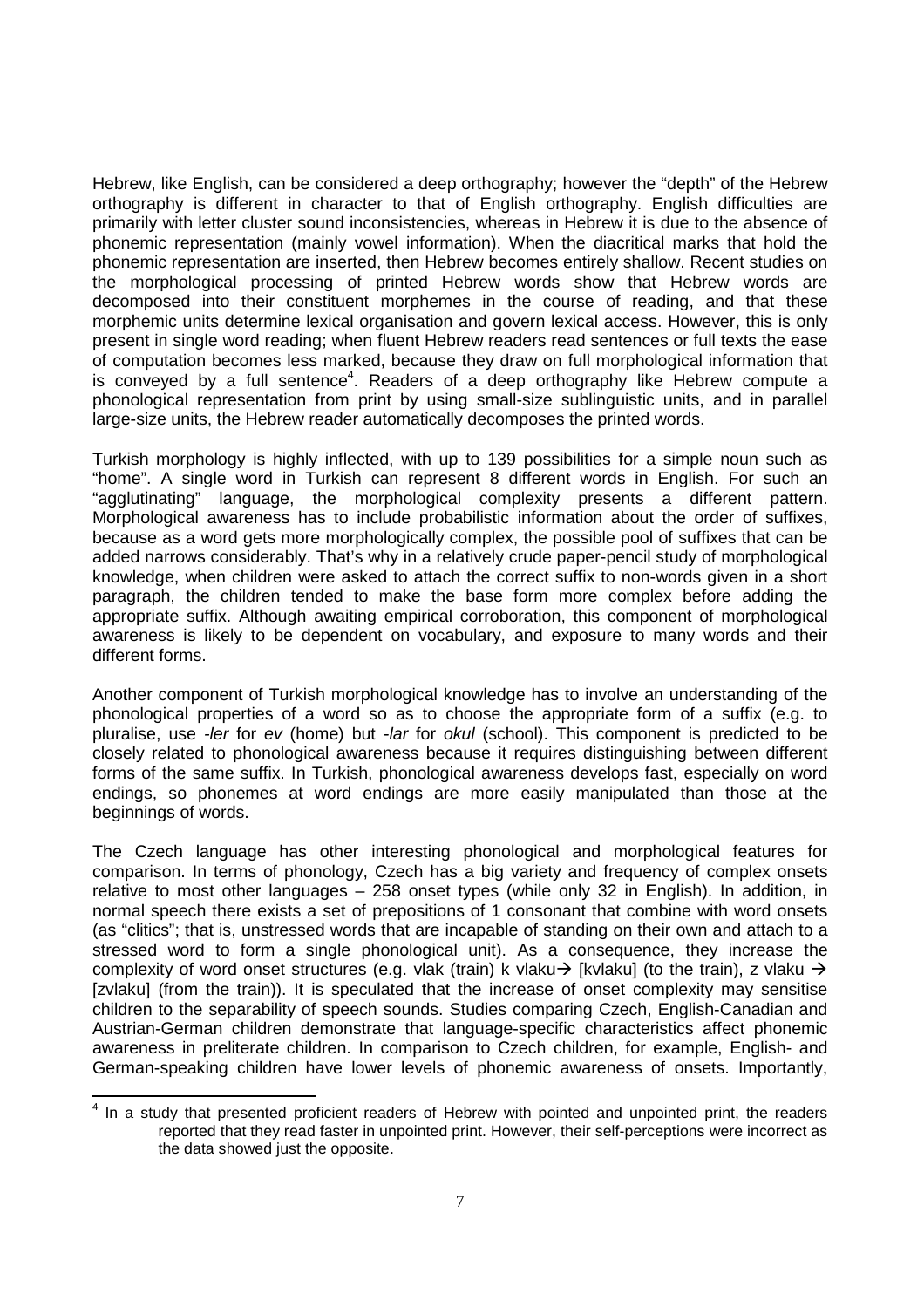children from various linguistic and cultural backgrounds have shown moderate to good levels of phoneme awareness before knowing how to read and write.

#### **Grain size theory**

The psycholinguistic grain size theory proposes that because languages vary in the consistency with which phonology is represented in orthography, there are developmental differences in the grain size of lexical representations. It should be noted that as there are also accompanying differences in developmental reading strategies across orthographies, explicit reading strategies can influence the grain sizes that are used.



# **Figure 3.**

The theory rests on the assumption that, during the development of reading, the word reading process is adapted to the orthography. In some orthographies, larger sublexical reading units are formed to resolve inconsistencies in grapheme to phoneme mappings. In other, more consistent, orthographies, this is not necessary.

Reading for meaning in any orthography primarily entails the recovery of the phonological information that is conveyed by the printed symbols. Any cross-language theory of reading should, therefore, focus on the ease or the difficulty of grapheme-to-phoneme computation given the consistency by which graphemic units represent phonological units in a given language. Ziegler and Goswami propose that reading in consistent orthographies involves small linguistic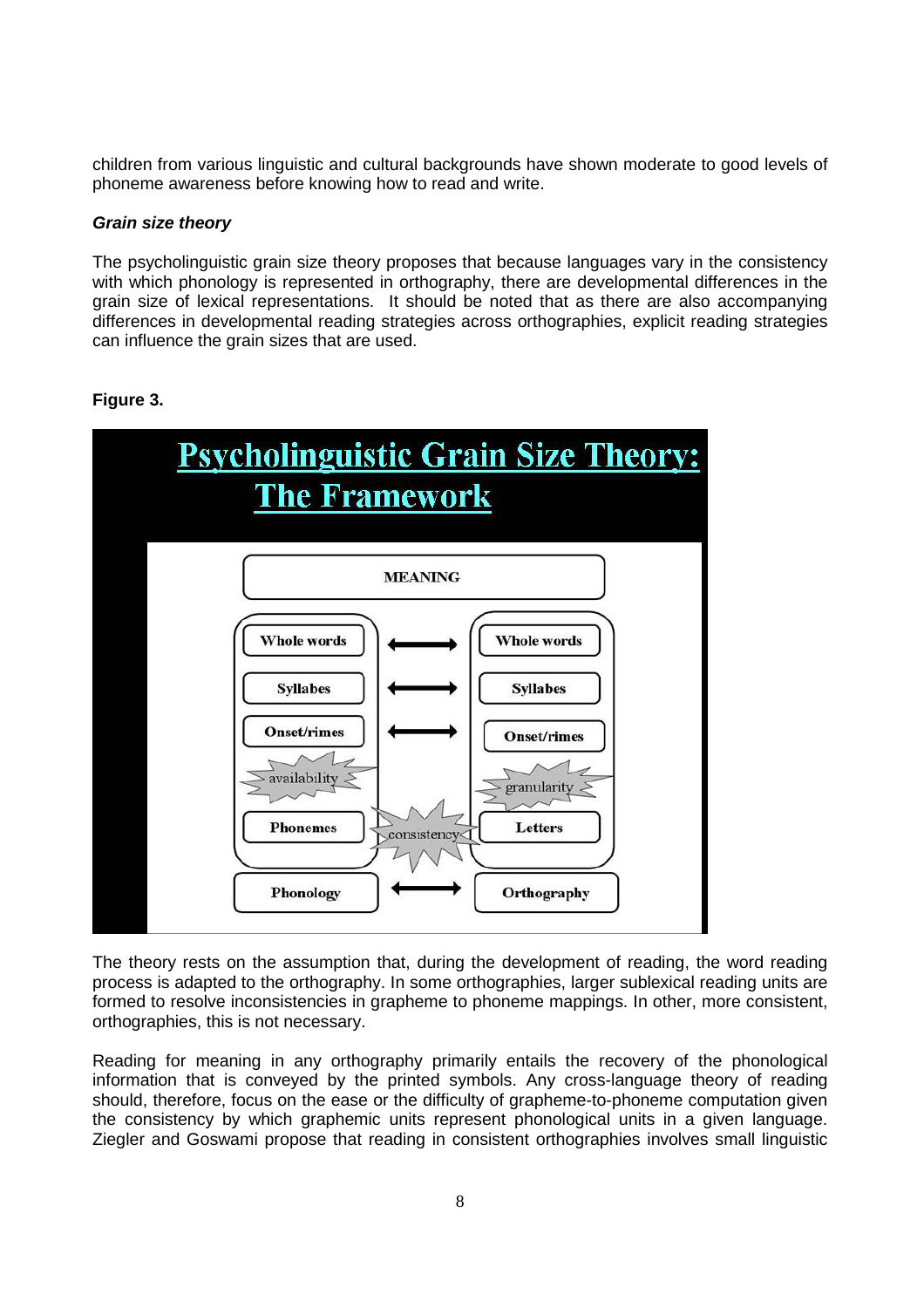units, whereas reading in inconsistent orthographies requires the use of larger units, as well as smaller units. Hence, the grain size theory seems to present an improved and modern alternative to the Orthographic Depth Hypothesis (which historically emerged from the classical dual-route models). The clear advantage of grain size over dual-route theory is that it examines the size of the computed phonological units and thereby allows the use of a continuous measure rather than a dichotomous concept such as "lexical" or "prelexical" phonology.

As noted above, the reduced consistency of the English writing system shows that English is inconsistent in small letter units. It is, however, much less inconsistent with respect to larger reading units, such as rimes or syllables. This signals that English children may be developing recoding strategies at more than one grain size.

There are more orthographic units to learn when the grain size is big than when the grain size is small. For instance, in order to decode the most frequent 3000 monosyllabic English words at the level of the rime, a child needs to learn mappings between approximately 600 different orthographic patterns and 400 phonological rimes, far more than would be needed if the child could simply learn how to map 26 letters onto 26 phonemes. But relying solely on graphemephoneme correspondences leads to the inefficient recoding of English. In contrast, young learners of consistent languages can focus exclusively on the "small" psycholinguistic grain size of the phoneme without making many reading errors. Consistent feedback received in terms of achieving correct pronunciations will further reinforce the acquisition process. Psycholinguistic grain size theory takes these factors into account.

Psycholinguistic grain size theory was seen by this workshop to make a very important contribution to our understanding of literacy development, namely highlighting the importance of "developmental footprints in reading". Children's experiences with oral language and later explicit instruction about written language establish certain foundations for literacy. These foundations can vary depending on the characteristics of the language to which the children are exposed and these developmental footprints can be observed in the skilled readers of that language. The developmental footprint concept has three implications for research:

- 1. It emphasises the importance of studying literacy development not only in English, but also in other languages around the world. After all, the varying characteristics of languages (in terms of orthography, phonology, morphology and syntax) may require different paths to proficient literacy development.
- 2. In order to fully understand the cognitive underpinnings of skilled reading, the developmental footprints need to be considered.
- 3. The developmental paths towards skilled reading can also be surmised by observing atypical development patterns, as in dyslexia.

# **Lessons learnt from language reforms**

Orthographic problems in languages may be compounded by the addition of foreign or newly created words, and changes in pronunciation over time<sup>5</sup>. The burden of these phonemic complexities must be borne by a limited set of alphabetic symbols. Historically, some language orthographies (e.g. Serbo-Croatian) have been purposely simplified.

 $\overline{a}$  $<sup>5</sup>$  This also accounts, to a large extent, for differences in shallowness in languages. Languages that have</sup> been more recently coded into written script such as Finnish (where the first book was printed in 1488) are therefore more shallow than, for example, Old English, which dates back to 500 AD.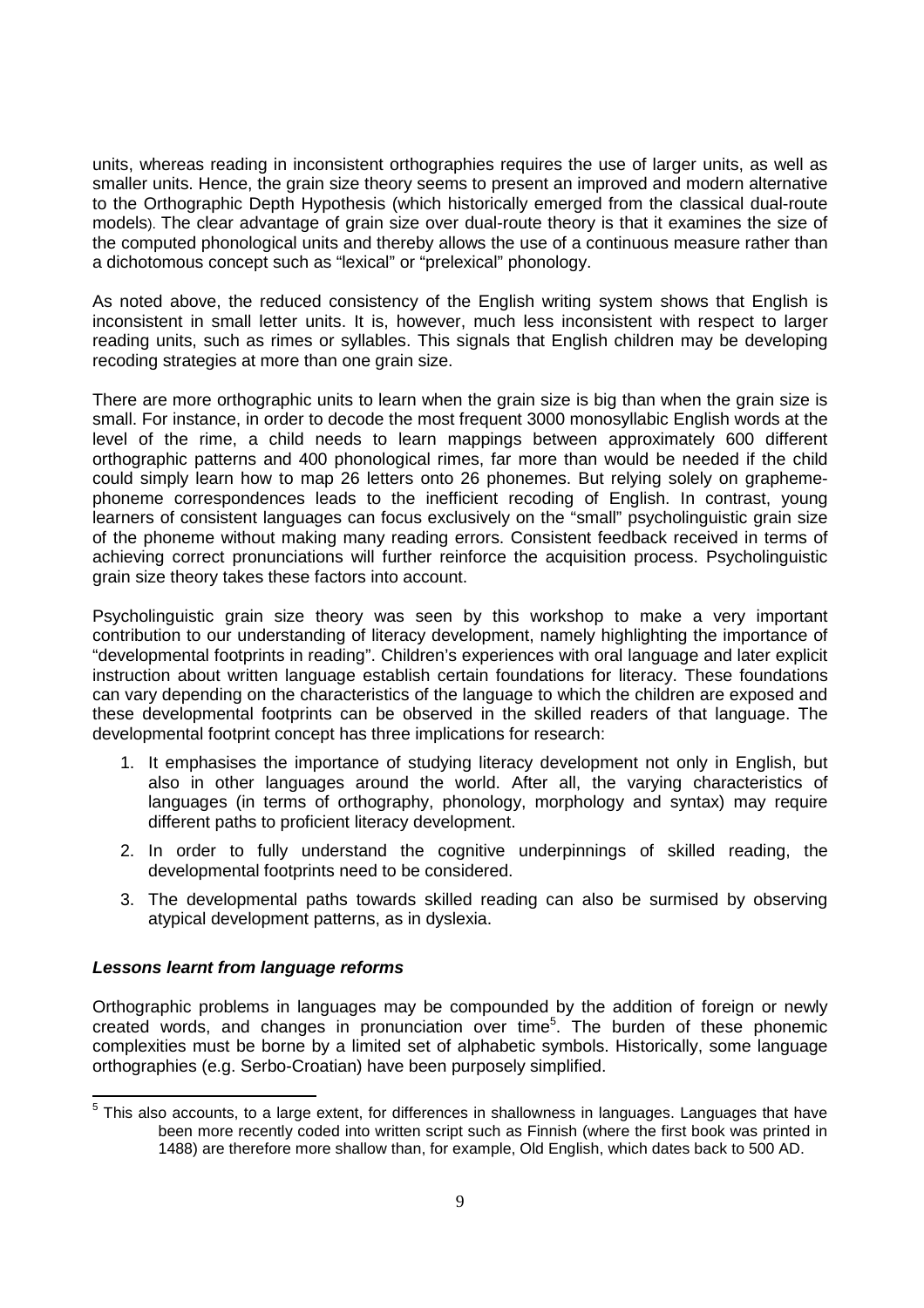The Turkish language is another example of a language that has a very transparent orthography due to the alphabet reform which took place in 1928, replacing Arabic script with Latin and implementing a very systematic transparent writing system to represent phonological structure.

Apart from such examples of positive changes wrought by language simplification, when changes in methods of learning to read are brought about, these can be seen to sometimes have detrimental effects. One example of this occurred in Israel. In the early 1980s, the ministry of education adopted a policy of promoting "whole-language" as a favourite method for reading acquisition. With this method the conversion of small-size units was not taught, instead teaching focused only on connecting whole, words to meanings. The result was clear in national tests of reading performance in the late 1990s: more than  $60\%$  of children in the  $6<sup>th</sup>$  and  $7<sup>th</sup>$  grade failed to reach minimal scores in reading comprehension. The Shapira Report of 2000 noted that "Whole Language", as promoted by the Ministry of Education, was responsible to a large extent for the poor reading performance in Israel. Consequently, since 2001, new reforms in teaching reading have been implemented.

Whilst orthographies may contribute to reading difficulties, making changes in them would of course require immense political capital, and it is also evident that many cultures like to preserve their languages (and hence their orthographies) for nationalistic, idealistic or other reasons.

## **Differences in developmental Dyslexia in different orthographies**

Developmental dyslexia is defined by the International Dyslexia Association/NICHD Research Definition of Dyslexia, 2002 as follows:

"Dyslexia is a specific learning disability that is neurological in origin. It is characterised by difficulties with accurate and/or fluent word recognition and by poor spelling and decoding abilities. These difficulties typically result from a deficit in the phonological component of language that is often unexpected in relation to other cognitive abilities and the provision of effective classroom instruction. Secondary consequences may include problems in reading comprehension and reduced reading experience that can impede growth of vocabulary and background knowledge".

While there is some debate concerning the different possible causes of dyslexia $6$ , several lines of converging evidence suggest that dyslexia is caused by a localised impairment in the phonological areas, the functional parts of the brain responsible for processing sound elements of language. According to this phonological model, dyslexia results from an impaired ability to segment spoken words into phonologic parts and link each letter to its corresponding sound. In individuals with dyslexia, phonemes are less well defined. Functional imaging studies have revealed a potential neural substrate for the phonological deficit thought to underlie dyslexia. There appears to be a disruption of two left hemisphere posterior brain systems, one parietotemporal, the other occipito-temporal.

The experts in this workshop highlighted that dyslexia has more similarities than differences across countries, with the same phonological deficit. However, there appears to be an advantage

 6 Studies in Finland by Heikki Lyytinen have also shown that children born to families who have members or close relatives with dyslexia are at a highly elevated risk of reading problems, which indicates that there is evidence of a strong genetic component to this brain disorder.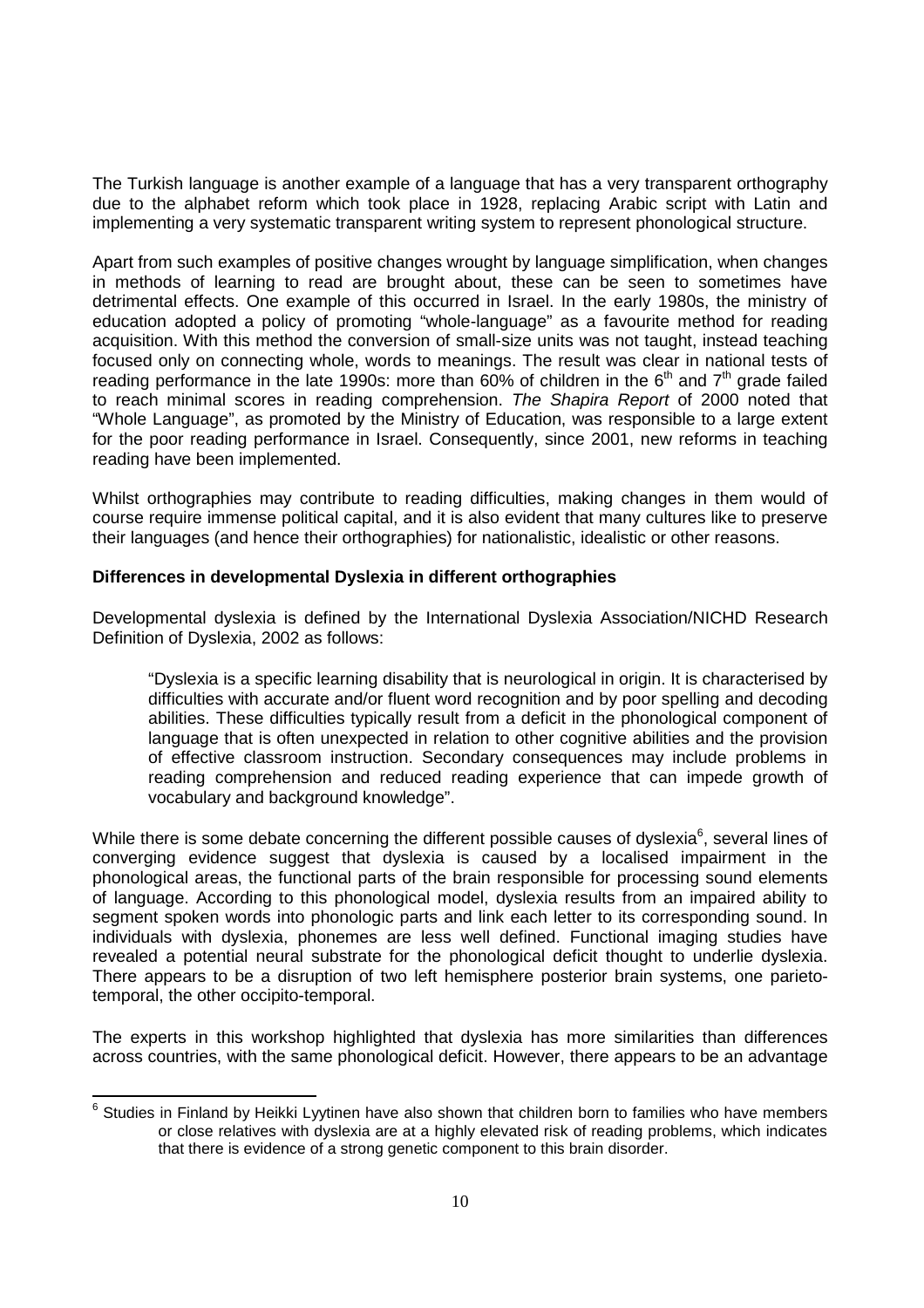for dyslexics in consistent orthographies. The grain size theorists suggested that the incidence of developmental dyslexia will be very similar across consistent and non-consistent orthographies, but that its manifestation might differ with orthographic consistency. They also suggested that the incidence of developmental phonological dyslexia will not be reduced in any simple way by coarse grain sizes, as phonological awareness of subsyllabic units may still be necessary for the acquisition of the characters or symbols used in course grain-size orthographies. The critical factor for predicting how dyslexia will manifest in a particular language is the transparency of the orthography; but other relationships between orthography and phonology may be important as well.

Although phonological awareness is a critical precursor of reading development, especially in alphabetic languages, a study on the phoneme awareness skills of Czech and English children with dyslexia, found that children with dyslexia in grades 3 to 7 experienced significant and persistent phoneme awareness difficulties regardless of orthographic consistency. One of the presenters demonstrated how, with slower dysfluent German dyslexic children, there is not (as with English dyslexics) a purely phonological deficit, but rather that it is accompanied and predicted by a deficiency in the rapid, automatised naming of visual stimuli.

What was made evident was that phoneme awareness is an equally important, long-term component skill of alphabetic reading (and spelling skills) in normally developing readers and in children with dyslexia, regardless of differences in orthographic consistency.

#### **What brain research has to offer on language comparisons**

Recent experiments examining lexicality effects, phonological priming, phonological/semantic trade-offs, and critical factors associated with adaptive learning in reading have yielded findings that allow a more refined picture of the functional neuroanatomy for reading development. Brain studies could tell us what the underlying neurobiological mechanisms associated with the development of reading competence in different orthographies are.

Haskins Labs in the United States are currently collaborating with Finland and Taiwan to develop a core set of behavioural and neurobiological experimental measures to be administered to comparable cohorts of children followed longitudinally in each country. These measures will include:

- 1. Behavioural tasks, conducted at key points in the course of reading development to measure the efficacy of linguistic representations, as well as to characterise general aspects of learning (e.g. rate and stability) for both verbal and non-verbal materials.
- 2. Neurobiological tasks to identify both the temporal (EEG) and spatial (fMRI) development of reading-relevant functional circuitry over the course of reading acquisition.
- 3. Computational modelling to help integrate our findings at each level of analysis into a unified cross-linguistic account.

A key focus in this study is on the development of reading specialisation in the LH ventral cortex, and the time course of this activation with reading development. The study will try to investigate whether the developmental course is similar across languages and whether delays in ventral specialisation are universally related to dysfluent reading across languages. The central neurobiological hypothesis is that the initial neurocircuitry for reading will show a good deal of language variation for typically developing children, but that with development a common circuit (with language-specific tuning characteristics) will emerge across languages; a second hypothesis is that for children with reading disabilities, in the absence of developing a fully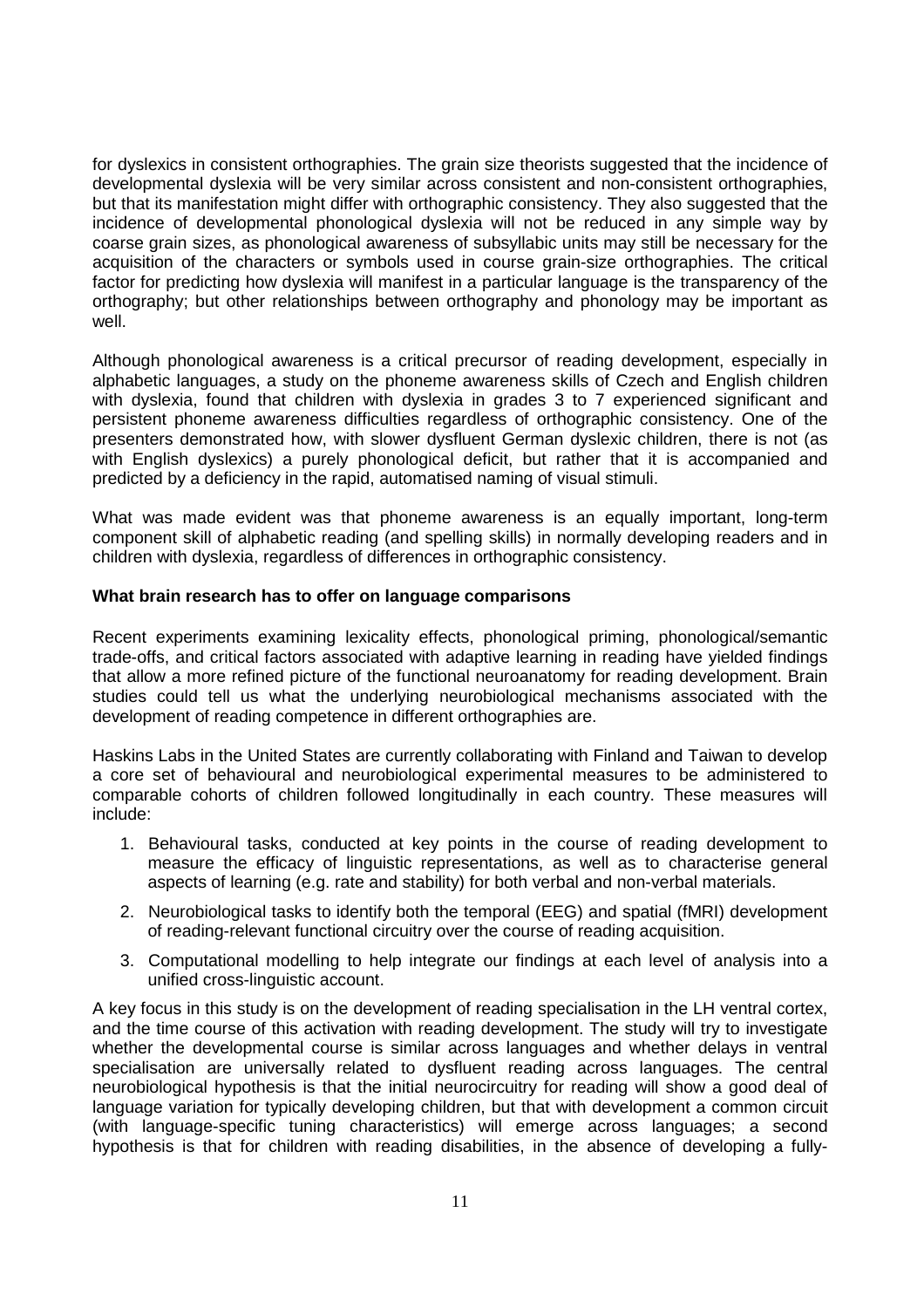specified ventral system, some of these early language differences will be maintained and will be associated with the failure to obtain rapid and automatic word identification skills.

To date, few cross-linguistic studies of literacy acquisition have employed well-matched longitudinal designs and samples, and none have yet included integrated neurobiological and behavioural measures. As a result, it has not been possible to identify universal versus languagespecific aspects of skill acquisition by typically developing children and those with reading disabilities at the neurocognitive level of analysis; such knowledge is crucial to a full theoretical and practical account of reading acquisition and disability.

Neurobiologically-grounded computational models of reading development are needed to help make sense of complex brain/behaviour relations. Dutch studies have shown that reading accuracy is acquired quickly, but vast individual differences in fluency remain. Brain studies could provide illumination on these individual differences and more adequately account for language and/or individual differences.

A mediating level of analysis in linking behavioural variation to the genetic variation is critical for the future. As functional brain imaging is a descriptive tool, not explanatory, further multiple levels of analysis and a transdisciplinary approach are essential.

One potential problem to bear in mind with cross-language comparisons are socio-cultural differences across languages. For example, there may be differences in school systems, curricula, teaching methods and demographic distributions, so these aspects need to be taken also into consideration.

#### **Conclusions & take home messages**

#### **Environmental factors should be taken into consideration**

As reading ability emerges prior to reading instruction, home/background, cognition/metacognition (individual differences), schooling, and language are vital factors. Studies have shown that maternal education is a big predictor in literacy achievement.

#### **Phoneme awareness**

Phoneme awareness plays an important role in consistent and inconsistent systems over the course of development. When equivalent predictors are assessed, core component skills of reading and spelling are highly similar and strengths of their associations are very similar across alphabetic orthographies.

Phoneme awareness is a long-term predictor of reading problems in the earliest and the later stages of learning, and this also applies to dyslexia.

The development of reading in different orthographies appears to converge as lexical influences on the reading process increases, although some footprints of different developmental trajectories appear to remain.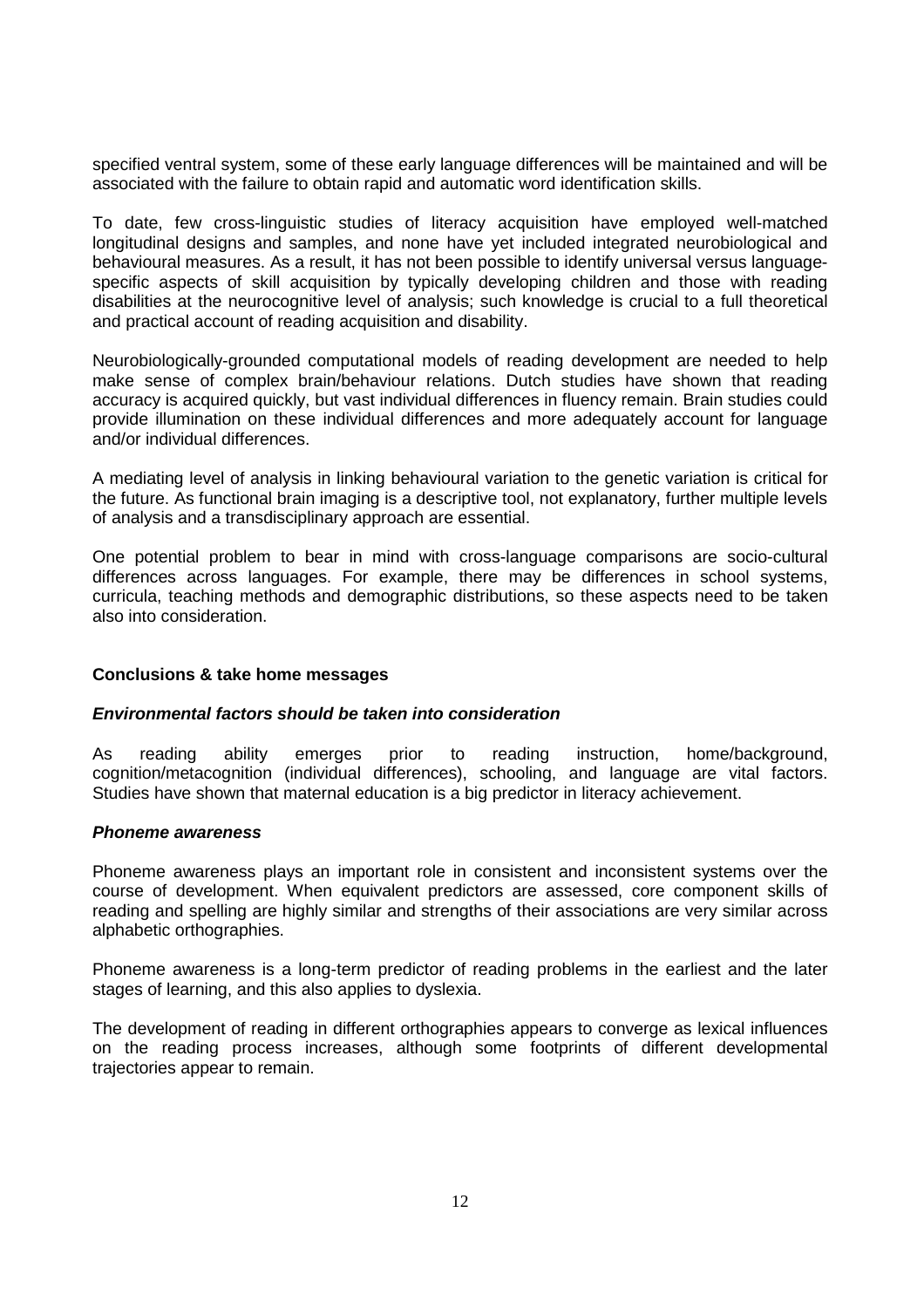## **The need for cross-language research**

As 80% of reading research to date is from Anglo-Saxon countries, and because English is an inconsistent orthography, we do not have an accurate picture of the phonological decoding story. More cross-language comparisons are, therefore, needed. Brain imaging research could study systemic comparisons across languages.

## **The application of grain size theory**

The grain size theory and morphological and orthographic transparency differences in languages emphasise the necessity for more cross-language and also longitudinal development research. Small grain size teaching works well in languages with consistent letter-sound correspondences, such as Italian, but less well in English. Hebrew, like English, uses a larger grain size for decoding.

Overall, the cognitive underpinnings of reading and writing ability in alphabetic orthographies seem to be remarkably similar, brain studies could highlight the similarities and individual differences.

## **Reading failure**

Despite the fact that orthographic consistency affects the rate of reading acquisition, reading problems are common and quite similar across all languages. The universal hallmark is slow and laborious reading. Deficits in the use and representation of phonological information at various grain sizes seem to be the universal cause of reading problems in all languages. Brain imaging suggests that the similar neural deficits (underactivation of temporal brain regions in the left hemisphere) underlie dyslexia in all alphabetic languages, shallow as well as deep.

There is hard evidence that appropriate training has a normalising effect on the neurobiological trajectory in emergent "at risk" readers<sup>7</sup>. Neural systems are more plastic than previously believed: if the intervention targets the appropriate skills and is sufficiently intense to have an impact on the brain, reading difficulties can be reversed.

# **Non-alphabetical languages**

 $\overline{a}$ 

As noted in this report, in alphabetical orthographies children are taught letter-sound correspondences, and gain phoneme awareness. However, in non-alphabetical languages, such as Chinese, children have to learn large numbers of characters by rote. Although this workshop examined differences in alphabetic languages only, it would be interesting to expand future cross-cultural linguistic studies to include non-alphabetical decoding and whether it poses a bigger neuronal challenge for these children, and to compare alphabetical and non-alphabetical readers. Recent brain research indeed suggested that in logographic systems writing skills might be a more important predictor for reading success than phonological awareness.

<sup>7</sup> Work by Heikki Lyytinen in Finland with a computerised intervention tool that works on the core phonological difficulties associated with dyslexia, has proven that this type of remediation is effective in providing preventive training for pre-readers at risk of developing dyslexia in Finnish. The researchers believe this method will work on less shallow orthographies and are working on adapting it into other languages accordingly.